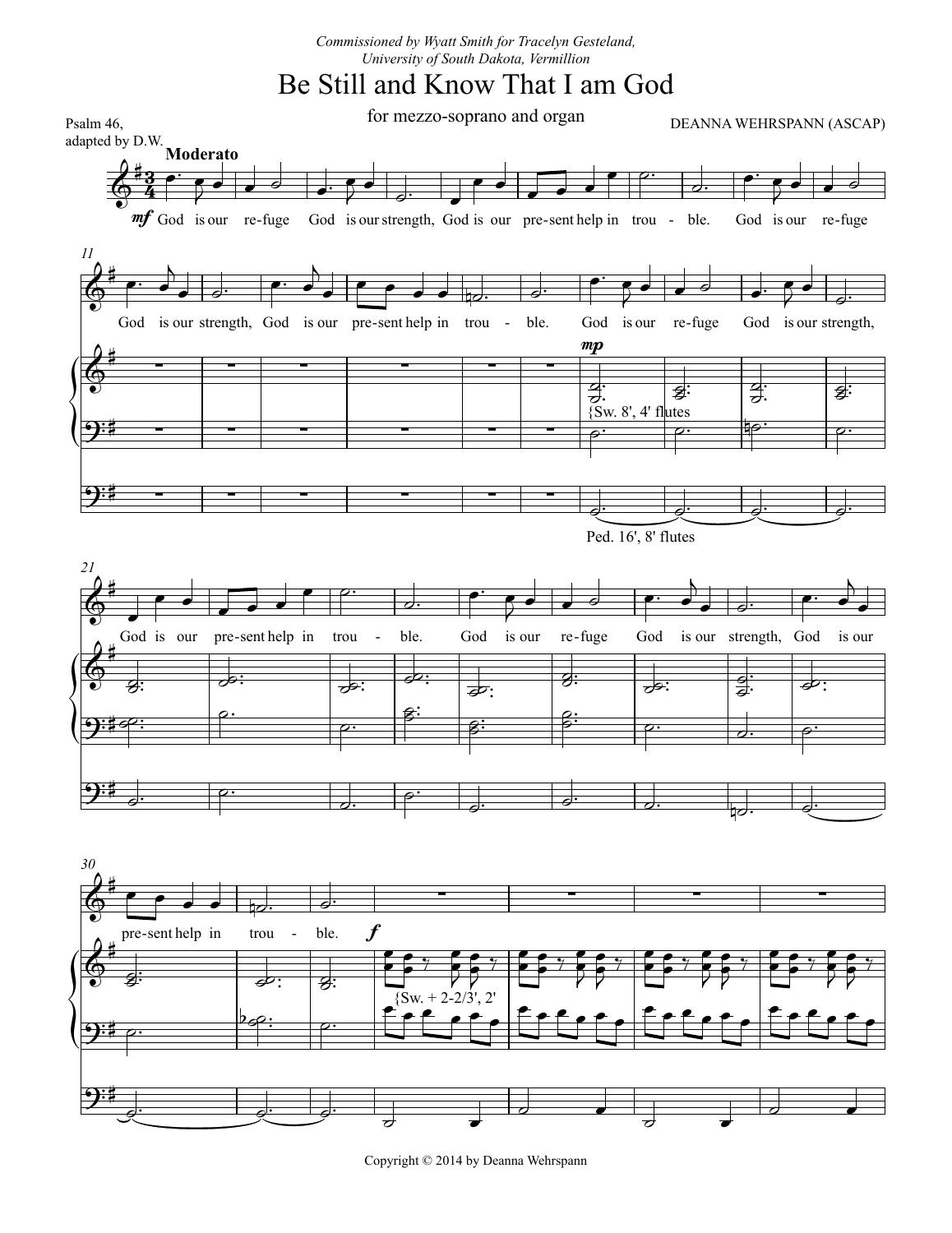



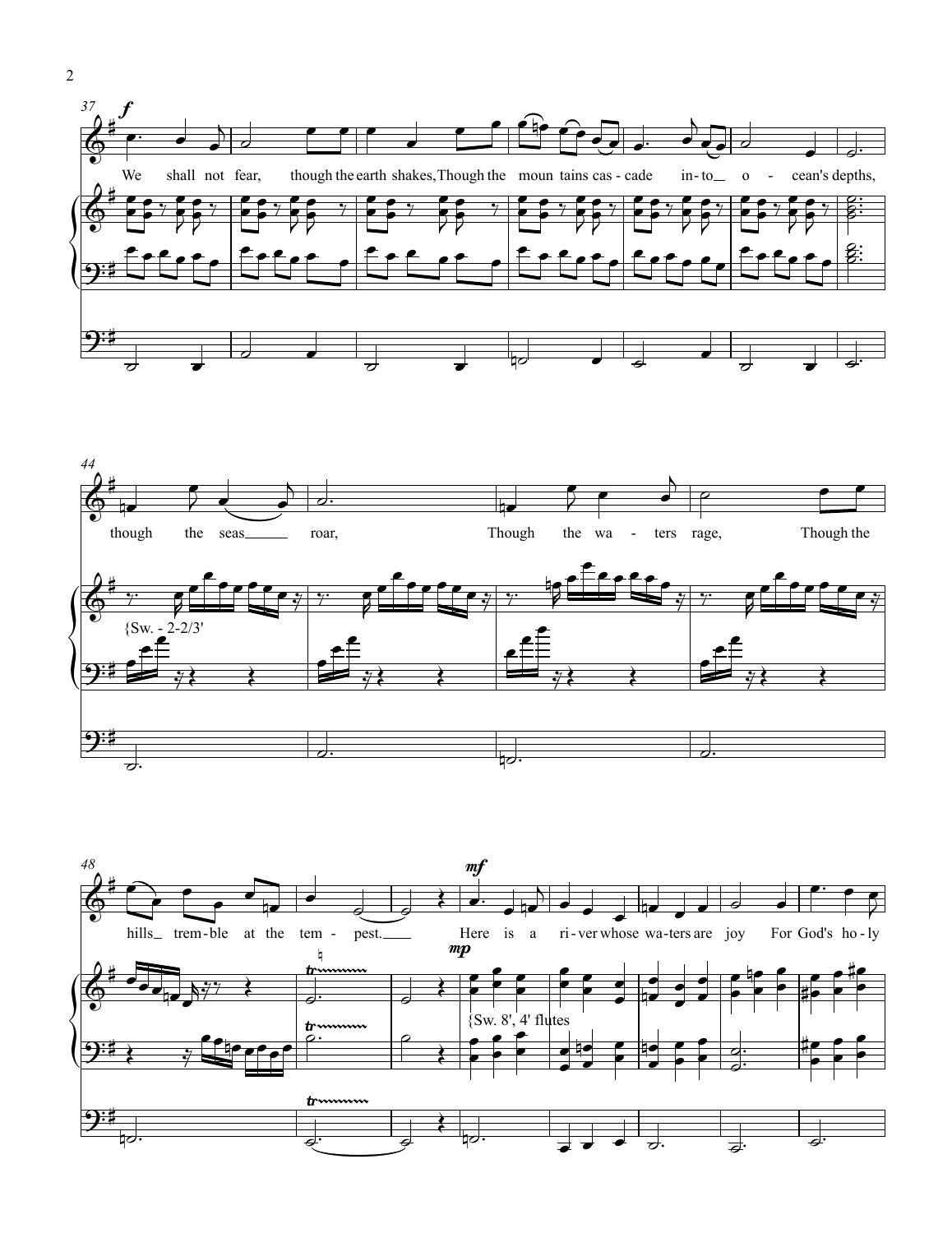



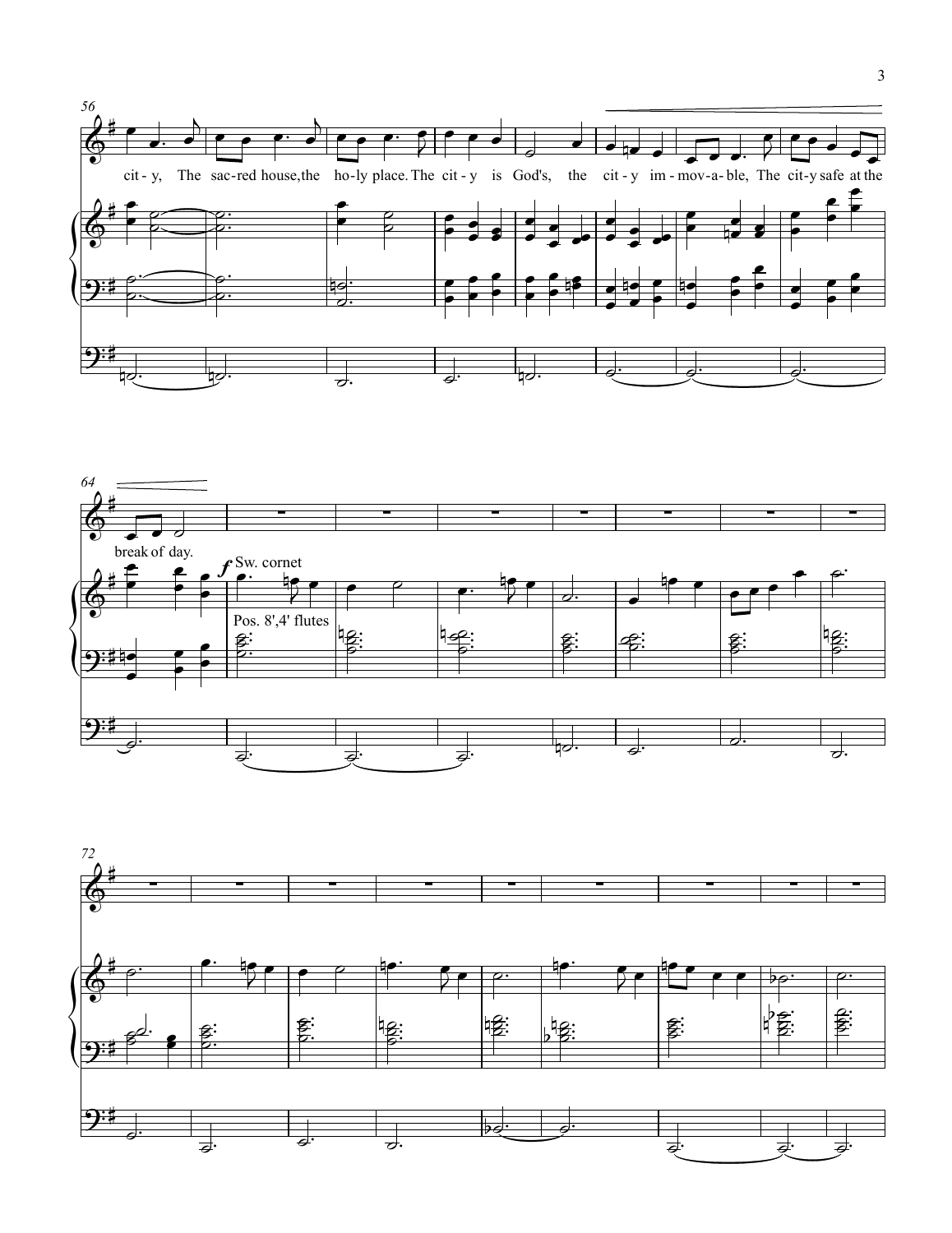





4